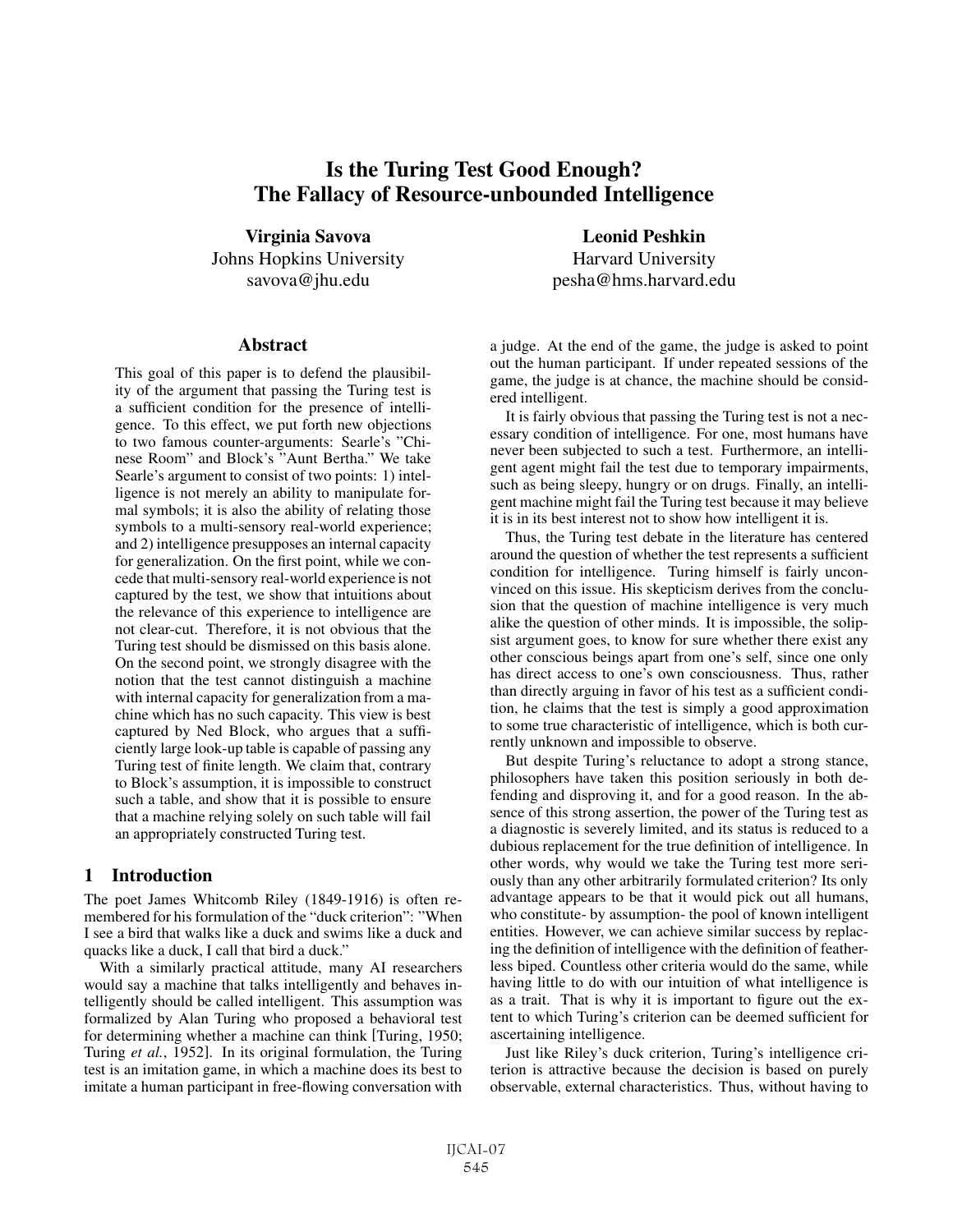know how intelligence arises or what it is made of, we can ascertain its presence purely by observing its interactions with the environment. This gives rise to the foundational claim of AI and cognitive science — that intelligence can be understood and reproduced in an abstract computational device.

But the Turing test's most attractive aspect is precisely the one open for most criticism. Powerful objections have been raised to the effect that the definition of intelligence requires access to the inner workings of the computational mechanism used by the machine, rather than its behavior per se. The objections are illustrated by two famous thought experiments: Searle's Chinese Room and Block's Aunt Bertha.

# 2 The Chinese Room

Searle (1980) imagines a monolingual English speaker locked in a room with Chinese symbols and a large set of instructions in English about mapping sequences of these symbols to other sequences. His interrogators outside come up with a Chinese story along with a set of questions about the story. They hand the story and the questions to the person inside the room, who then looks up the sequence of symbols in the instruction manual and produces what his interrogators might view as a reply. Despite performing adequately on the verbal Chinese test, the person inside the room does not understand Chinese. Instead, s/he merely appears to understand Chinese, i.e. simulates understanding of Chinese. Similarly, Searle argues, a machine can fake its way out of the Turing Test without satisfying our deep intuition of what it means to be truly intelligent.

### 2.1 Previous objections to the Chinese Room

There have been a number of objections to the Chinese Room over the years. We will briefly review here the ones most relevant to our current discussion.

The "systems reply" states that even if the person inside the Chinese Room does not understand Chinese, the room with all its content, does. In effect, the person is to the room like the CPU is to the computer [Rey, 1986]. Therefore the correct level of analysis is the room as a whole.

While the "systems reply" by itself may be insufficiently effective, it is an important step. Intelligence is perceived by modern science to be an emergent property of a system, rather than a property of an essential component. Therefore, the correct level of analysis of the Chinese Room is, indeed, the room.

Since it is generally very difficult to have the right intuition about the perceived intelligence of rooms, it is to our advantage to reformulate the setup. Searle's counter-reply allows us a way out: assume that the person was not locked inside a room, but instead had memorized the rules and symbols completely inside his head. Despite this change, we would still be reluctant to say that s/he understands Chinese. We will call this version of the experiment "the Chinese impostor".

The "English reply" states that even if the person does not understand Chinese, s/he understands something - the rulebook, for example. However, Searle claims that this fact is irrelevant since the Chinese room test is about understanding of Chinese in particular, rather than general understanding [Chrisley, 1995].

Finally, the "robot reply" concedes that the Chinese room or the person inside it cannot claim to possess human-level intelligence because it does not interact with the real world. The solution is to let the room receive input from the real world. Searle's objection is that there is no way for the input from the real world to be experienced in a way that a human experiences it [Boden, 1988].

The latter two replies pertain to what we will call "the information content" part of Searle's argument.

### 2.2 Two challenges from the Chinese Room

Searle's thought experiment appears to conflate two issues, and it is worth teasing those apart. One issue is the issue of information content. The formal symbol stands for an entity in the real world. Obviously, any machine which has no access to the mapping from the formal symbol to the entity cannot be said to understand what the formal symbol means.

The other issue is the type of information storage and access. It is our intuition that there is something profoundly unintelligent about interacting with the environment through a look-up table, or by following an externally generated sequence of steps. The problem with this scenario is that the intelligence observed in the behavior of the agent originates outside of the agent, which is in and of itself incapable of generating novel behavior. This is the issue of generative incapacity.

### 2.3 Objection to the argument from information content

The question of information content is really the question of the nature of meaning, or real-world knowledge, and its pertinence to our intuition about intelligence. Meaning is the relationship between a formal symbol and the entity (or event) it stands for. Obviously, if one is without access to sensory input from the world, or the correspondence relation between the world and the formal symbols, one cannot claim access to meaning. We will not argue this point.

However, we take issue with Searle's assumption that meaning is central to our notion of intelligence. To clarify, let us suppose that locked in the Chinese room is a Chinese speaker, who by some accident of fate has never encountered a hamburger. The interrogators hand him a story involving hamburgers, and ask him questions, which s/he answers to the best of his/her abilities. When asked about properties of hamburgers that cannot be inferred from the story, s/he claims ignorance or makes a guess. Obviously, it would not be reasonable for us to claim that the Chinese speaker does not understand Chinese simply because s/he does not know the properties of hamburgers. If anything, we would say that s/he understands Chinese, but not the world of American diners.

Similarly, the fact that the machine does not understand what a formal symbol's relationship to the world does not necessarily imply that it should be labeled "unintelligent." Rather, the design limitation of the machine, its different embodiment and experience make it differ from a human in ways irrelevant to the question at hand, just as a Chinese person who has not been exposed to hamburgers differs from a American speaker of Chinese.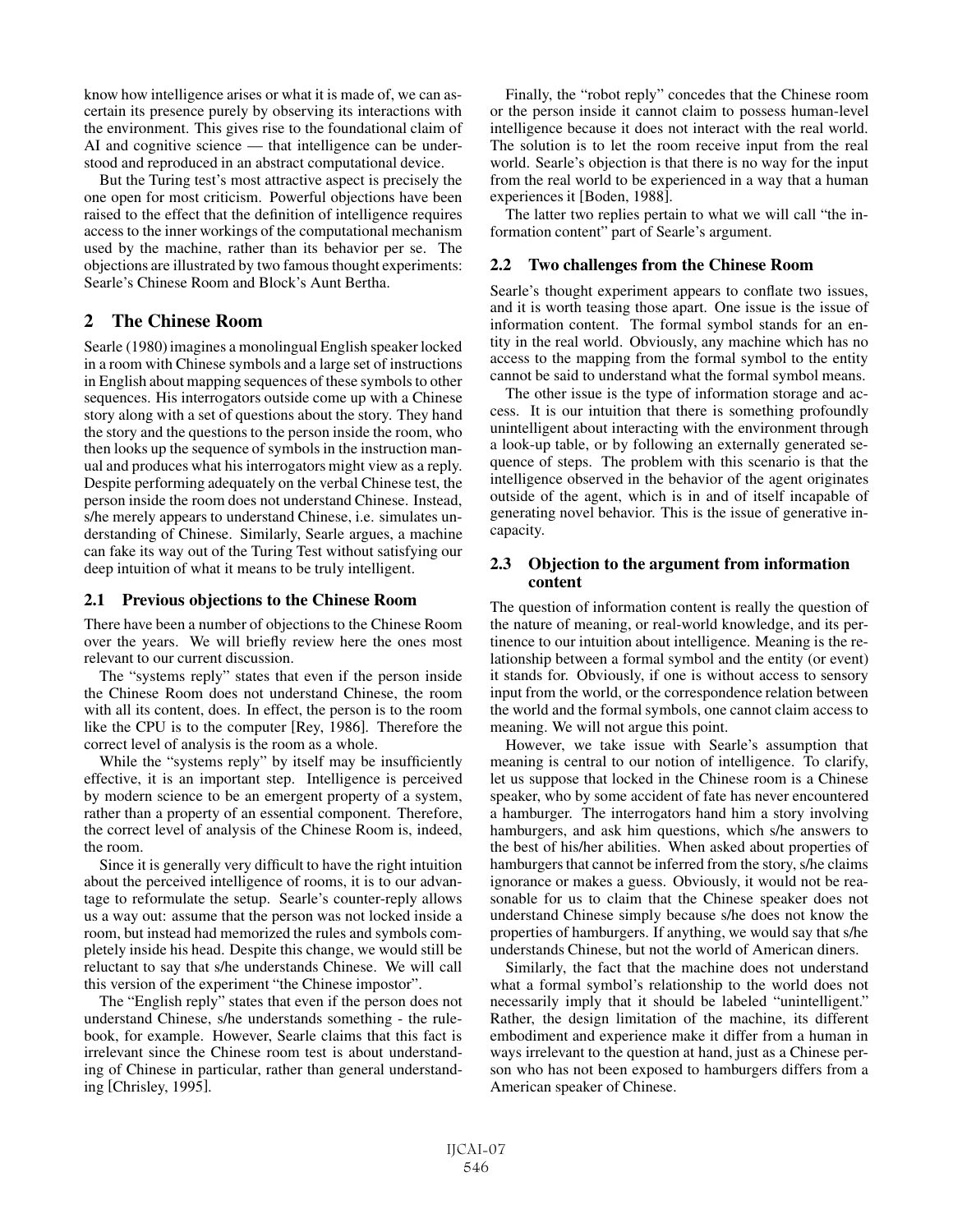Of course, we could claim that knowledge of the real world is essential to human intelligence, and that anyone who exhibits verbal behavior without accompanying knowledge does not qualify as intelligence. However, such an assertion is controversial, and can hardly be held to form a central part of our common sense intuition. For example, we usually consider congenitally blind individuals to be just as intelligent as the rest of us, even though they are deprived from a certain type of knowledge of the real world. Their inability to relate visual-based concepts to the real world is an accident, and does not bear on their intrinsic intelligence. If we accept that blind (or deaf) individuals are intelligent, the question becomes, how much real world deprivation can an entity handle while still be considered intelligent. Would we be willing to set some arbitrary threshold, for example, such that blind people are intelligent, but deaf and blind people are not, or that deaf and blind people are intelligent, but deaf and blind people with no haptic sensation are not? While imagining this gruesome scenarios is difficult, it would help us understand Searle's objection.

Our intuition regarding the intelligence of individuals who lack any non-verbal stimulation is far from obvious. For example, what if a subject of a profoundly unethical cognitive science were raised confined to a bed, blindfolded and fed through an IV, but verbally taught to do mathematics? The question whether such a person is intelligent is difficult to answer, but the intuition is not as clear-cut as Searle would like us to believe.

#### 2.4 The argument of generative incapacity

In addition to the symbol-grounding problem, Sealre's thought experiment raises another issue: to what extent are the inner workings of the computing mechanism relevant to intelligence? The intuition that the Chinese room lacks intelligence is partially due to the absence of data compression and generalization in the symbol manipulation process.

Let us say that two Chinese impostors that differ only in the type of instruction manual they have committed to memory. The first impostor's manual lists all stories in Chinese of finite length, and all questions about them, in a giant lookup table. The second impostor on the other hand has memorized a much leaner manual, which instructs the person to analyze the questions and build answers in a combinatorial fashion. While we may be reluctant to say that either person understands what Chinese words mean, it is clear that the latter understands something about how Chinese works, which the former does not. Thus, our intuitions about the Chinese Room experiment also depend on the way in which - we are told information is represented and accessed.

### 3 The Aunt Bertha thought experiment

The concern is legitimate from the point of view of AI. While different people might have different intuitions regarding the contribution of real-world knowledge to intelligence, we believe that most AI researchers would find a look-up table approach to question-answering unintelligent. This intuition is best clarified by Ned Block in his Aunt Bertha argument.

Imagine that the length of the Turing test is known to us in advance, e.g. one hour. Now imagine that Block have a machine with extremely large storage capacity, and programs it to converse by looking up the answer to any question in a giant look-up table. This is possible, Block claims, because the number of questions that can be asked in a 1-hour Turing test is finite, and of finite length. He will construct the table by consulting an actual human—Aunt Bertha on all possible conversations of some length l. Obviously, the performance of the machine on the test would not constitute a proof of its intelligence—it would merely be a testimony to Aunt Bertha's intelligence. Hence, Block argues, passing the Turing test cannot be thought of as a sufficient condition for intelligence.

To use a different metaphor: one wouldn't want to administer the Turing test to a walkie-talkie, which is remotely tuned in to Aunt Bertha. Obviously, while the answers coming from the walkie-talkie are intelligent, it is not. Essentially, a machine that recorded the answers of Aunt Bertha is merely a mechanism for transmitting Aunt Bertha's intelligence, and does not itself possess intelligence.

What is missing in both cases is information compression and generalization on the part of the device whose intelligence we are probing. The Aunt Bertha machine can only respond to the questions for which it was programmed, and the answers to related questions are related only because they were so in the mind of Aunt Bertha. Despite this unintelligent organization of information however, the Aunt Bertha machine is claimed to be capable of passing the Turing test.

Thus, one option is to amend Turing's definition of intelligence as follows:

If an agent has the capacity to produce a sensible sequence of verbal responses to a sequence of verbal stimuli, whatever they may be, and without requiring storage exponential in the length of the sequence, then it is intelligent [Shieber, 2006].

The problem with the revised definition is that it is no longer purely behavioral, because it requires us to examine the internal workings of the candidate entity. Therefore, Block argues, the Turing test is not a sufficient condition of intelligence.

# 4 Why a look-up table cannot pass the Turing test

We devote the rest of this paper to arguing against the assertion that the Turing test can be passed by a look-up table. There are, in fact, two interpretations of this argument. One interpretation is that a look-up table can be constructed such that it would be guaranteed to satisfy the Turing test. This formulation ignores the complication that no entity, even if it is intelligent, is guaranteed to pass the Turing test, due to the natural fallibility of judges. The second interpretation is that, for any look-up table, regardless of its sophistication, there is always a (very small) probability of a false positive result, if the test questions just happen to be the ones recorded in the table.

### 4.1 The possibility-of-construction fallacy

We begin by attacking the first interpretation of this argument, namely, that it is possible to construct a look-up table which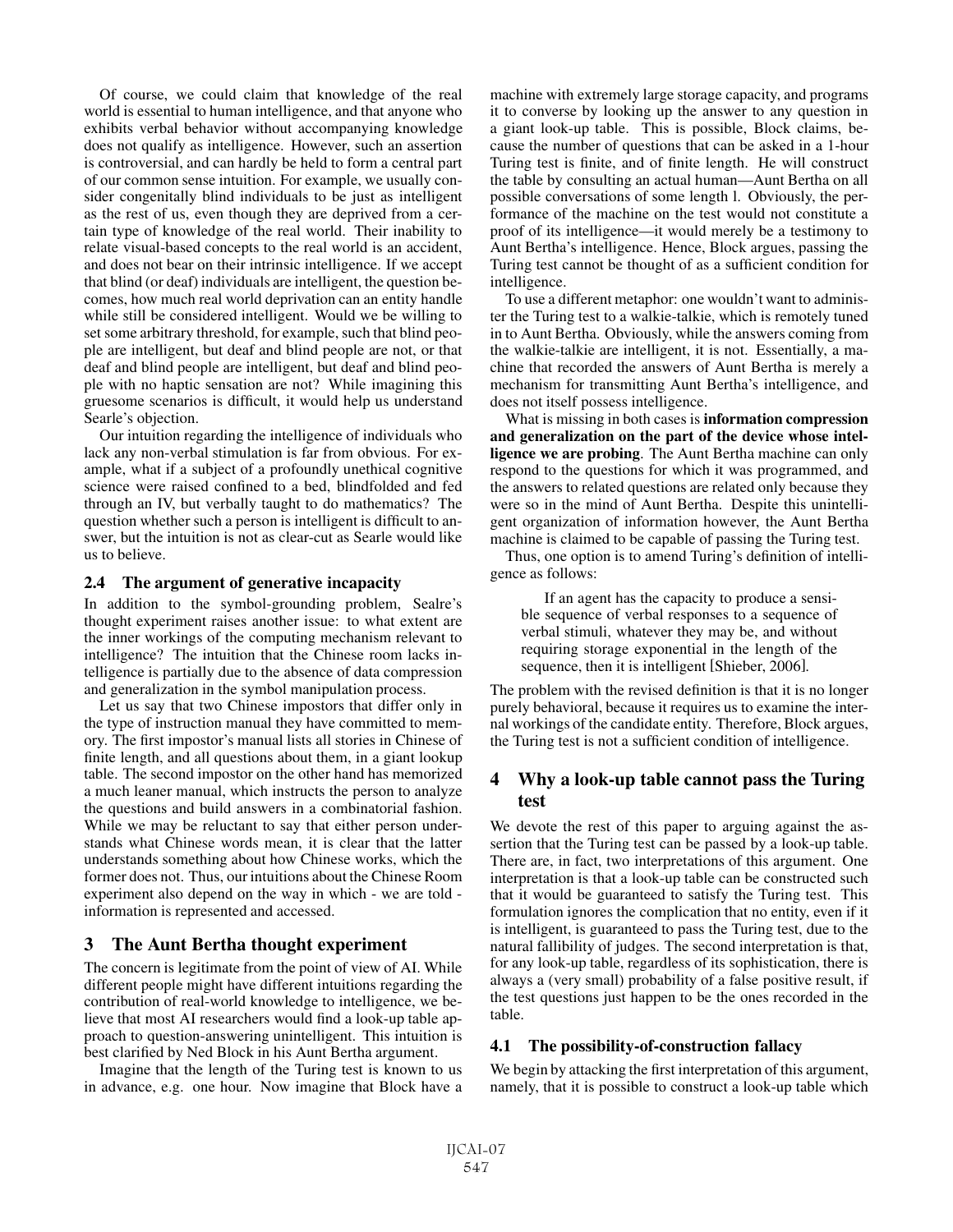can definitely pass a non-trivial Turing test. By non-trivial we mean a test which is sufficiently long to allow the judge to conclude that a human possesses human intelligence.

To clarify, let us examine the notion of test length, and its influence on the argument. It is obvious that the shorter the test is, the easier it is for a machine to pass. In fact, if the test is sufficiently short, it will be passed by any machine. Suppose the test is as short as one second. No human would be able to say anything in one second, and neither would the machine. Hence, the judge would be at chance on a forced choice. Obviously, this type of failure of the Turing test is not a reason for eliminating it as a sufficient condition for the presence of intelligence. We tacitly assume that the Turing test has to be administered for a reasonable period of time.

This is the first step toward exposing the possibility-ofconstruction fallacy. We will show that Ned Block's argument's relies on the unwarranted assumption that real-world time and space limitations are not a factor in the Turing test. Given that we accept - and we certainly have to - that the Turing test is only meaningful beyond some minimal length, it becomes an important question whether an appropriate lookup table can be constructed to pass it.

Let us review Ned Block's proposed way of constructing the Aunt Bertha machine. He suggests to exhaustively conduct with Aunt Bertha all conversations of length one hour. Presumably, Aunt Bertha would devote her lifetime to this process. But even if Aunt Bertha lives extraordinarily long, this is impossible. Suppose that Block somehow manages to record not only Aunt Bertha's one hour conversations, but all hour long conversations that took place since humans got the ability to speak. It is clear that even in this case, the look-up table would not contain all possible one hour conversations. This is because a) the set of possible conversations depends on the natural, social and cultural environment and evolves with it and b) because future conversations can always reference those conversations that have previously occurred. For example, while a conversation like:

-Have you heard the new Federline rap song?

-Yes, I have it on my iPod.

is fairly common nowadays, it would have been impossible just five years ago. Similarly, a conversation about Plato's dialogues would have been impossible when Plato was five years old. Thus, while it is true that the set of all possible conversations of fixed length is finite at any given point in time, it is not true that it is the same set. Crucially, the set of all hourlong conversations would change from the time when Aunt Bertha'a recordings would have ended to the time when the Turing test would begin.

In fairness, Block does anticipate this counter argument [Block, 1981], but dismisses it on the grounds that the Turing test is not a test of knowledge, but of intelligence, and therefore ignorance of current events does not constitute grounds for failing:

A system can be intelligent, yet have no knowledge of current events. Likewise, a machine can imitate intelligence without imitating knowledge of current events. The programmers could, if they liked, choose to simulate an intelligent Robinson Crusoe

who knows nothing of the last twenty-five years.

However, Block's reply to this challenge is inadequate. While an intelligent system need not have knowledge of current events, it should be capable of learning about them and subsequently commenting on them in the context of the test. A machine which relies on a finite look-up table will not be able to accomplish this, because it is unable to add previously nonexisting entries.

The same argument holds even if the length of the test is not measured in time but in number of questions. Suppose that Block knows the test is going to contain a single question. Now he is faced with uncertainty about the length of the question, which he has to assume. Suppose he assumes that the longest question the judge can ask is the length of his/her lifetime. Unfortunately, since the judge is still alive, Block would have to estimate the length of the judge's lifetime from the length of the longest living human to date. Let us grant Block some way of generating all possible questions of that length (for example, by generating all possible strings of that length). Now he needs to provide human-like answers to them for his look-up table. Thus let us also assume that many human beings from this time on would spend their entire lives reading one question of length one lifespan and providing the answer. Even then, the machine is not guaranteed to pass the Turing test. This is because, while we know that the judge has a finite lifespan, his lifespan is unbounded. For example, there is no a priori reason to believe that the judge will not live as long as the longest living human today plus one day. If he does, Block's machine will fail the test.

Finally, let us assume that there is some maximal length of a question, which greatly surpasses a human lifespan, e.g. a question can be at most two hundred years long. If Block could create a table with all questions and answers of this length, he would surely win! Not so fast: one should not forget that each of the questions of the look-up table should be given an answer by an actual human being. Since no human being can answer a question which exceeds its own particular lifespan, it follows that the length of any question in Block's table cannot exceed the life lifespan of the longest-living human to date. Therefore, it is impossible for Block to construct his look-up table.

What these arguments go to show is that Block's assertion that a look-up table machine is guaranteed to pass a Turing test of a given length is based on two improper assumptions: 1) that the set of possible finite conversations of given length is constant in time, and 2) that the length of the questions is bounded in advance. Thus, his argument:

If the Turing test is sufficient condition for intelligence, all entities that are not intelligent should fail the test.

Premise 1: A look-up table machine is not intelligent.

Premise 2: A look-up table machine can pass the Turing test.

Therefore, the Turing test is not a sufficient condition for intelligence.

is flawed due to the fallacy of the second premise for any Turing test of unbounded length.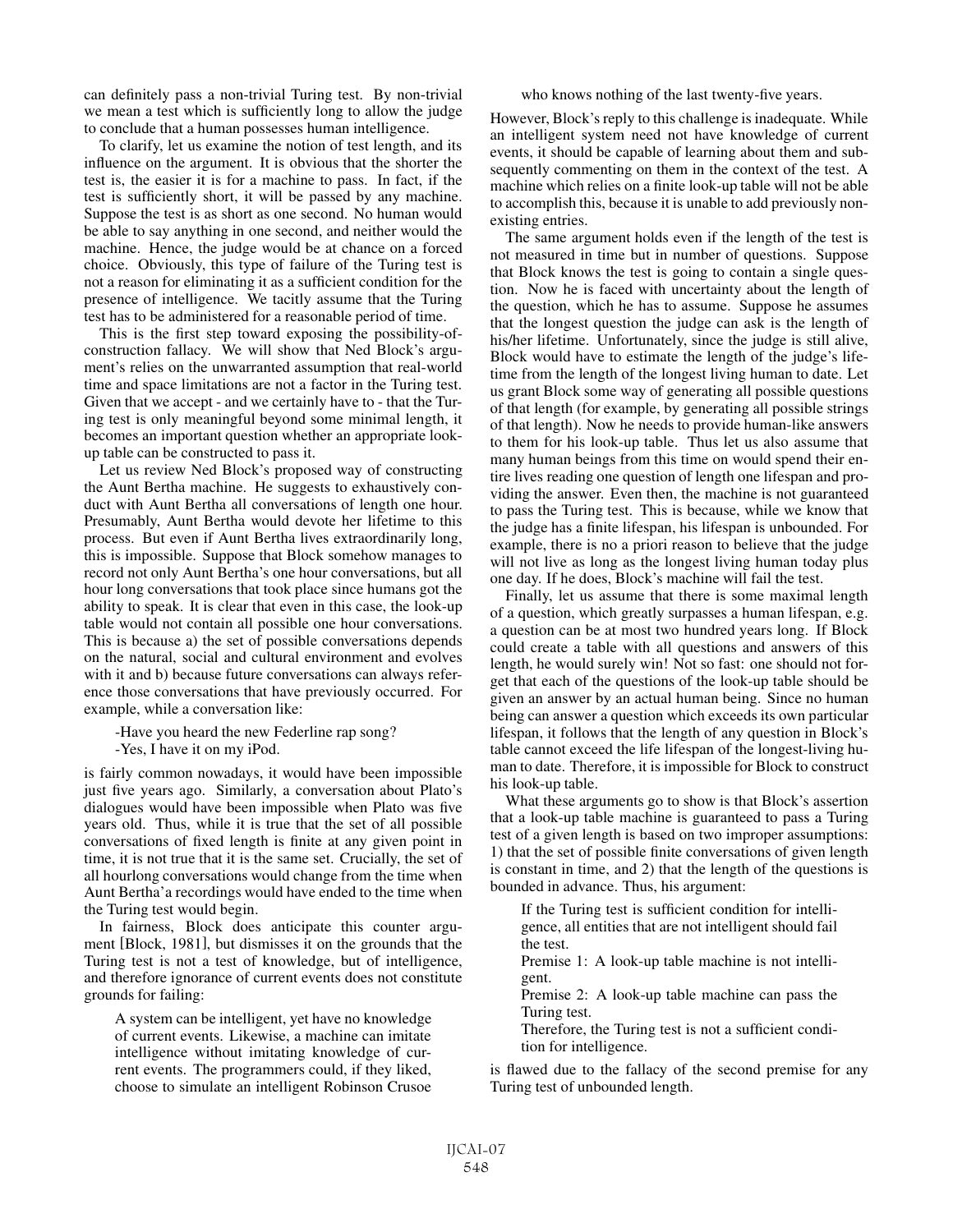If the length of the test must be limited in advance, the question becomes what constitutes a reasonable length (see [Shieber, 2006]). Of course, if we severely limit the length of the Turing test, or if the length of questions is known a priori, it might be possible to construct a look-up table with guaranteed success. However, imposing such a limitation is unwarranted, as it would trivially invalidate the test. In fact, if the limit is severe enough, the Turing test would be passed by a rock! It is worth saying that the length of the test factors into validity of the first premise as well, since intelligence is a feature of a system embeded in space and time. An abstract mathematical construct manifested by a cosmic accident is difficult to relate to the common sense behind the notion of inteligence.

#### The limitations of a thought experiment

It is possible to defend the second premise of Block's argument by appealing to the idea that a thought experiment is not subject to the ordinary space-time limitations of the natural world. Thus, what if we imagine that Block can record not only all past, but also all future conversations of length one hour? Such a question is ill posed and causes the debate to rapidly depart the realm of usefulness. We are interested in whether or not the Turing test is a sufficient condition for intelligence in this universe, which has the limitation that time only goes forward. Indeed, it is completely unclear what the concept of intelligence would be in a universe in which we had access to the future as well as the past. If intelligence is the capacity to generate novel behavior from past observations, it might not exist as a concept in a universe in which novelty would be as absent from the future, as it is from the past.

Our point is that a thought experiment is like any other model of reality. It is an abstraction which preserves some characteristics of reality and gets rid of those characteristics which are irrelevant for the question at hand. For example, a papier-mache model of the solar system is useful if we are interested in exploring the relative sizes of planets, but is utterly useless if we are interested in exploring their gravitational fields. Similarly, a thought experiment which is meant to aid us in the question of whether the Turing test is a sufficient condition for intelligence is only useful if it preserves the kind of real-world characteristics which are relevant to intelligence, namely, space-time limitations.

#### 4.2 The very small probability argument

The second interpretation of Block's argument is that for any look-up table, there is always a probability of a false positive result. In other words, we do not have to record all possible one hour conversations. It is enough for us to record one such conversation. There is always a chance that the judge will lead our machine into this exact conversation, and falsely conclude on the basis of the machine's verbal behavior, that the machine possesses human intelligence.

This interpretation is in some ways trivial, because the Turing test has always had a probabilistic element to it. Obviously, whenever a forced choice situation is set up among two alternatives, the response might simply reflect the judge's prior. Turing discussed the necessity to set up that prior properly, so that positive answers are not inherently favored:

We had better suppose that each jury has to judge quite a number of times, and that sometimes they really are dealing with a man and not a machine. That will prevent them from saying "It must be a machine" every time without proper consideration (Newman, Turing, Jefferson and Braithwaite 1952).

However, it is true that this occasional fallibility of the test makes it an insufficient condition for intelligence. Furthermore, what is interesting about this particular possibility of a false positive, is that it is not in any way traceable to the fallibility of the judge. That is to say, the judge has no reason to believe that he has picked the only set of questions which the machine has on record. Hence, the judge's conclusion would be entirely reasonable on the basis of the machine's performance

It is worth thinking about whether there is a way to guarantee that the Turing test cannot be passed by a look up table (again, leaving aside the issue of judge fallibility). We suggest that the answer is yes, provided that the test is developed with reference to the moment in which the machine is considered complete. In a sense, we are reversing Block's approach. In his thought experiment, he first fixed the length of the test, and then went about constructing his machine. Here, we argue that there is a way to prepare the test after the machine is complete such that the look-up table can be guaranteed to fail.

The argument hinges on the assumption that we know what properties a look-up table constructed at time  $t$  can and cannot have. For example, the longest question such a table can contain must be shorter than  $t$ . Thus, all it takes for us to make sure that the machine is not merely using a look-up table is to ask a question which is longer than  $t$ . Obviously, this strategy could be very impractical for the reasons discussed earlier. If the time it took to construct the machine was greater than one lifetime, we might not be able to use a question longer than a lifetime in the test period (unless we have an exceptionally dedicated and longlived judge). Also, we might be unable to ascertain the time it took to construct the machine. In these cases however, it is possible to use other consequences of the observation that the set of all possible questions is dynamically evolving. For example, it is possible to ask the machine questions about events which happened after the machine was completed. Note that the machine need not observe the events—it is sufficient that the events are described to it by the judge. A human-like intelligent entity would be able to answer questions about such stories, but not a look-up table machine.

It appears that it is at least theoretically possible to make sure that any Aunt Bertha device will fail the Turing test. The question of how this could be done in reality is interesting and merits further consideration. However, it is important to bear in mind that the Turing test in practice is like any scientific measurement, in that it allows for experimental error. Therefore, it is impossible to argue that passing any particular version of the Turing test is a sufficient condition of intel